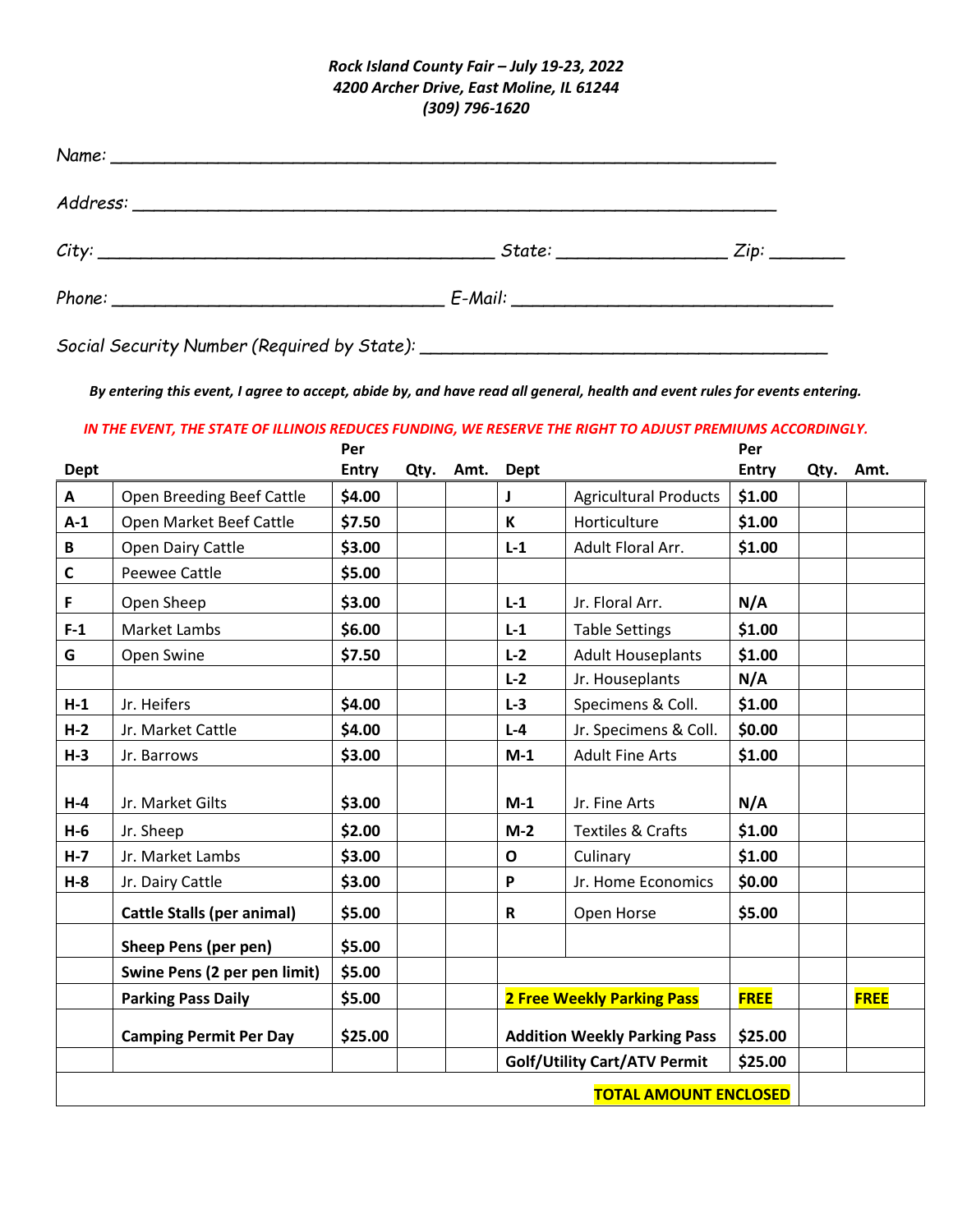All entry fees, stall fees, Premise Identification Number and Exhibitor fees must accompany entry form. Entries will be accepted online or mailed in.

- a. Mailed entries must be postmarked by midnight on Sunday, July 10, 2022.
- b. Mail entries to: RICO Fair, 4200 Archer Drive, East Moline, IL 61244.
- c. On-line entries must be time-stamped by midnight on Saturday, July 16, 2022.
- d. On-line entries may be made at [www.rockislandfair.org](http://www.rockislandfair.org/)

## *Livestock Entries*

- 1. Give complete information on all purebred animals.
- 2. Provide a copy of Registration papers (**Requirement for exhibiting**).
- 3. Dairy entries need only to provide registry numbers at time of entry.
	- **a. Registration papers must be provided at check-in.**
	- Number of Beef Cattle Entered
	- Number of Dairy Cattle Entered
	- Number of Sheep Entered
	- Number of Swine Entered

| Dept. | Class | Lot | Lot Description or Animal - Name and Registry number | Date of Birth |
|-------|-------|-----|------------------------------------------------------|---------------|
|       |       |     |                                                      |               |
|       |       |     |                                                      |               |
|       |       |     |                                                      |               |
|       |       |     |                                                      |               |
|       |       |     |                                                      |               |
|       |       |     |                                                      |               |
|       |       |     |                                                      |               |
|       |       |     |                                                      |               |
|       |       |     |                                                      |               |
|       |       |     |                                                      |               |
|       |       |     |                                                      |               |
|       |       |     |                                                      |               |
|       |       |     |                                                      |               |
|       |       |     |                                                      |               |
|       |       |     |                                                      |               |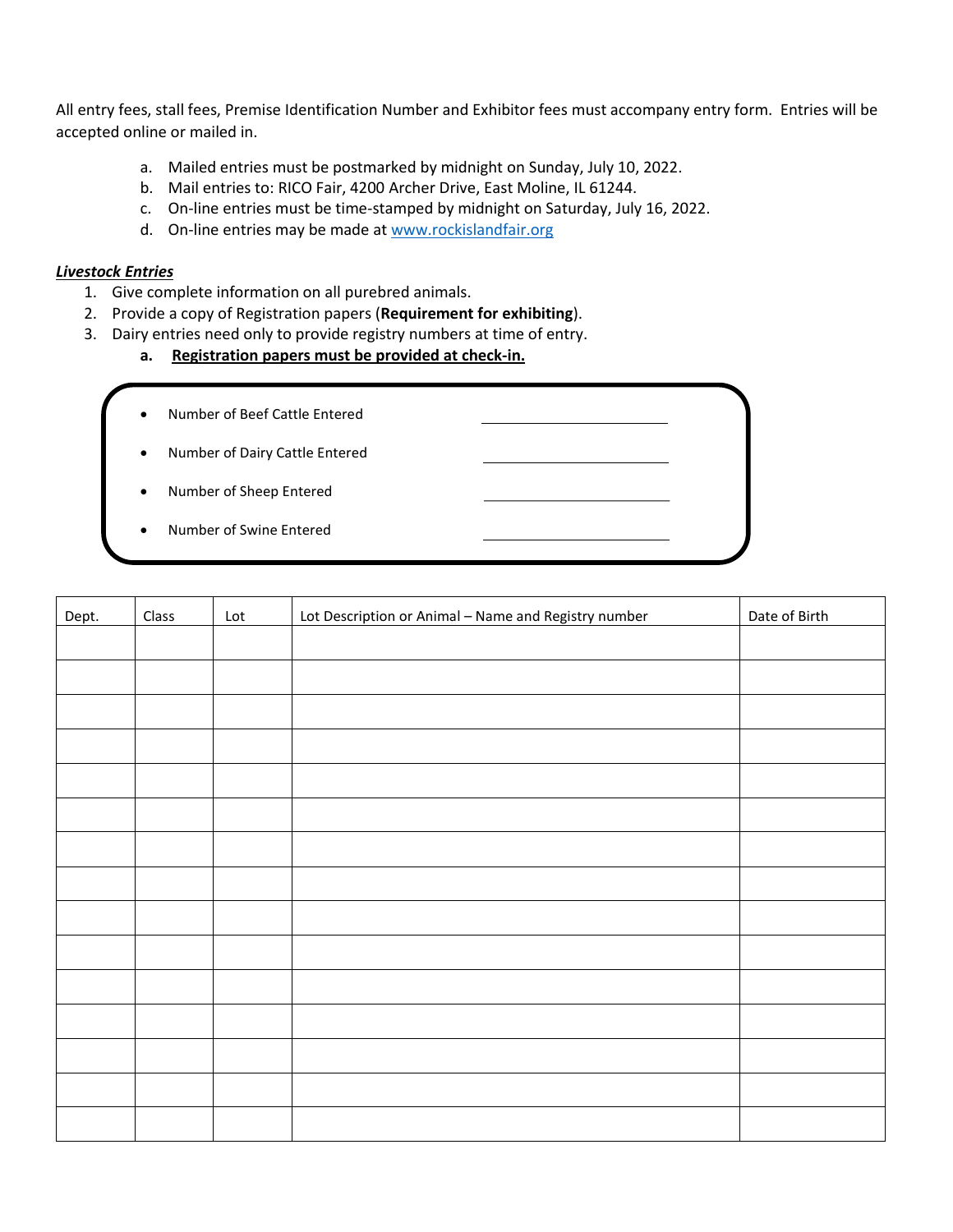| Dept. | Class | $\ensuremath{\mathsf{Lot}}$ | Lot Description or Animal - Name and Registry number | Date of Birth |
|-------|-------|-----------------------------|------------------------------------------------------|---------------|
|       |       |                             |                                                      |               |
|       |       |                             |                                                      |               |
|       |       |                             |                                                      |               |
|       |       |                             |                                                      |               |
|       |       |                             |                                                      |               |
|       |       |                             |                                                      |               |
|       |       |                             |                                                      |               |
|       |       |                             |                                                      |               |
|       |       |                             |                                                      |               |
|       |       |                             |                                                      |               |
|       |       |                             |                                                      |               |
|       |       |                             |                                                      |               |
|       |       |                             |                                                      |               |
|       |       |                             |                                                      |               |
|       |       |                             |                                                      |               |
|       |       |                             |                                                      |               |
|       |       |                             |                                                      |               |
|       |       |                             |                                                      |               |
|       |       |                             |                                                      |               |
|       |       |                             |                                                      |               |
|       |       |                             |                                                      |               |
|       |       |                             |                                                      |               |
|       |       |                             |                                                      |               |
|       |       |                             |                                                      |               |
|       |       |                             |                                                      |               |
|       |       |                             |                                                      |               |
|       |       |                             |                                                      |               |